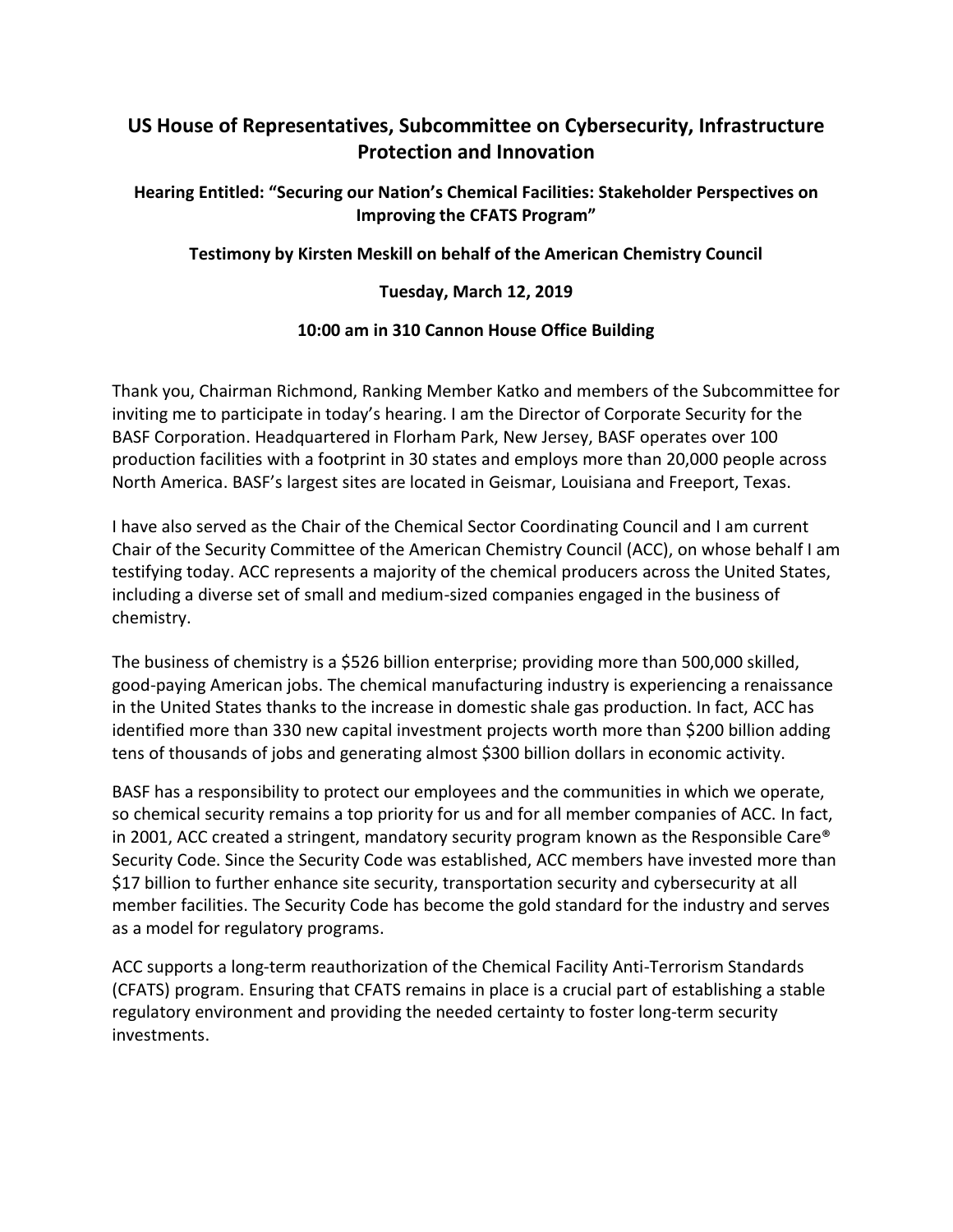#### Program Improvements

Over the past few years, the Department of Homeland Security (DHS) has significantly improved its administration of the CFATS program; having a positive impact on chemical security across the United States. Several factors have led to its recent success, including: Improved site security inspections; improved risk assessment; and, a more streamlined and consistent Site Security Plan (SSP) authorization process. Most importantly, DHS leadership has demonstrated a willingness and commitment to work with the regulated community to help improve the program.

While DHS has made considerable strides to enhance the CFATS program, more work needs to be done. ACC would like to offer the following recommendations for CFATS improvement:

## 1. Ensure Multi-Year Authorization.

Recently, Congress approved a short-term (15 months) extension to the CFATS program, following a previous 4-year authorization period. Longer authorization periods provide important stability for planning security investments, as well as allowing DHS to efficiently manage the program. Periodic Congressional oversight of the program is also important for assessing the efficacy of CFATS to meet a changing security environment. Therefore, a multi-year reauthorization of the CFATS program is necessary to meet these key objectives: oversight, stability and efficiency.

# 2. Assess the value of TSDB Screening at lower risk facilities.

Over the past couple years, DHS has been implementing phase one of Risk Based Performance Standard 12(iv), screening individuals for terrorist ties. Phase one was limited to approximately 240 of the highest risk CFATS facilities in Tiers 1 and 2. This process requires CFATS facilities to collect sensitive personal information from thousands of employees and contractors and transmit that information over the Internet to DHS for vetting against the Terrorist Screening Database (TSDB).

DHS is planning to significantly expand this requirement to more than 3,000 lower risk facilities, Tiers 3 and 4, involving tens of thousands of employees and contractors' personal information. ACC believes such an expansion is unnecessary and will needlessly create a security risk by exposing thousands of individual records to loss or cyber theft and operational interruptions (e.g., false positives, etc.). Further, the benefit associated with TSDB vetting at these lower risk facilities is minimal at best. While we support TSDB vetting at highest risk Tier 1 and Tier 2 facilities, we strongly recommend DHS reconsider this requirement for the lower risk, Tier 3 and Tier 4 facilities.

# 3. Improve transparency in DHS risk determinations.

DHS should be more transparent with CFATS facilities regarding the specific factors driving risk at each location. Further, DHS should proactively engage CFATS facilities to reduce risk. CFATS facilities are not fully aware of the specific threat driving risk at a specified tier level. Site managers have the overall responsibility and authority for making critical security risk management decisions at CFATS facilities and are directly responsible for protecting the site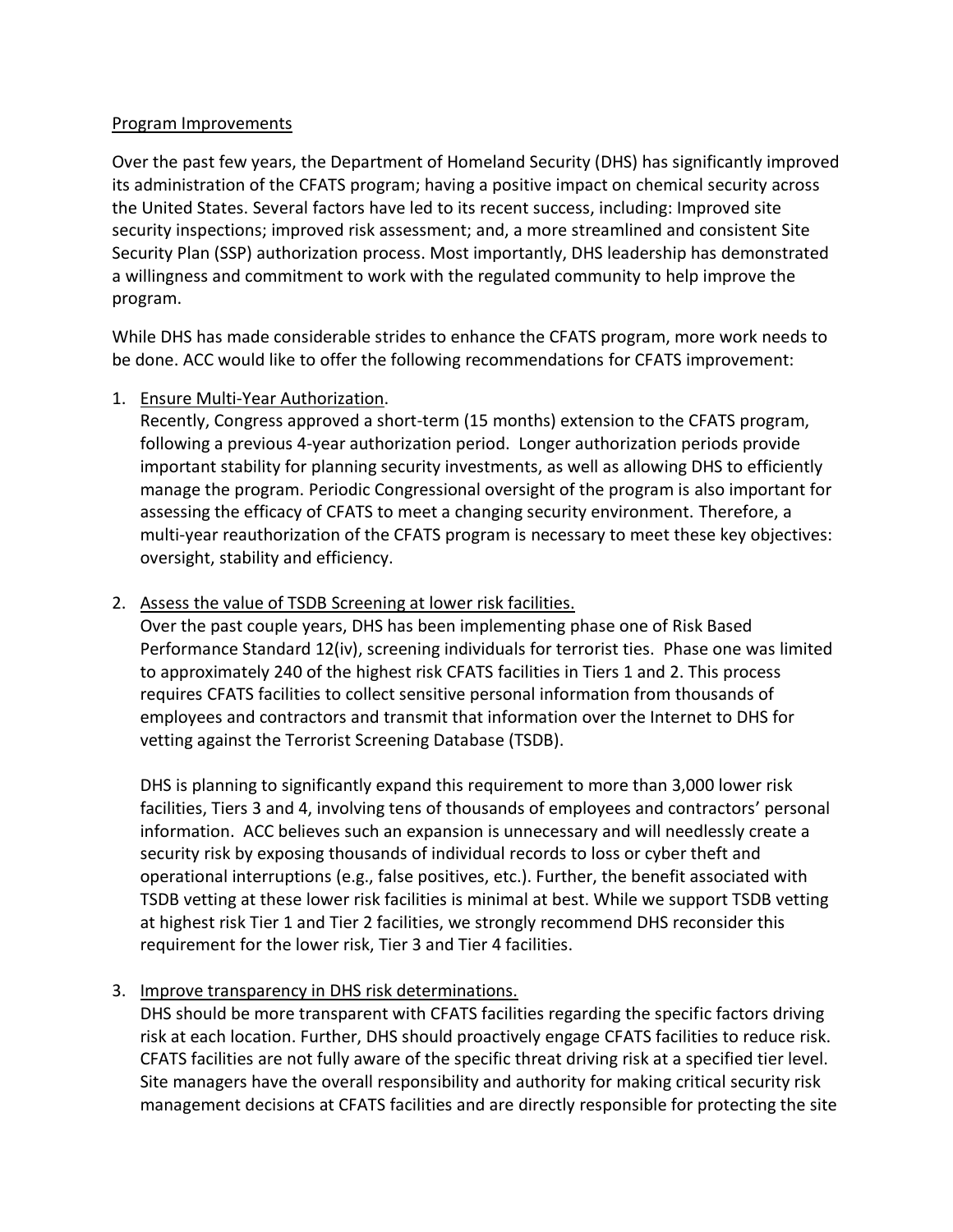and its operations. The facility manager or responsible security director should be fully informed by DHS of all details related to threat and risk. If needed this can be done in a classified setting.

# 4. Establish a CFATS Recognition Program.

DHS should leverage Industry Stewardship Programs, such as ACC's Responsible Care Security Code, by creating a Recognition Program under CFATS. By doing so, DHS would be able to recognize responsible operators for going beyond regulatory compliance and incentivize the creation of new stewardship programs. Performance data shows that facilities that participate in well-established stewardship programs perform better than their peers who do not, and better than the industry overall. By providing regulatory incentives, DHS can expand improved performance beyond the universe of the CFATS regulated community and prioritize their efforts where they are needed the most. This would also help to lessen the burden of security regulation on industry partners that balance similar yet disparate requirements of other security regulations under USCG, DEA, TSA, FDA, etc.

CFATS has helped make our industry and communities more secure. It is a program that will grow stronger by adopting the improvements outlined above and by the continued engagement of this committee to make sure CFATS stays on track.

## Maintain Program Focus

It is also important that CFATS maintain its security focus. The continued success of the CFATS program will depend upon its ability to help manage security risks. CFATS should not stray into areas outside of its primary function of addressing security risks and into areas already addressed by well-established environmental and safety regulatory programs administered by other federal and state agencies. Layering on additional responsibilities could impair its focus and will impede its progress toward the goal of protecting important critical infrastructure from security threats.

# Information Sharing and Coordination

Coordinating with local emergency planners, first responders and law enforcement is essential to ensure an effective response during an incident at any facility, but especially at high-risk ones. In fact, it is in the facility's best interest to make sure this happens in order to protect its employees, local communities and continuity of operations. It is equally important that the sharing of sensitive information is done on a need-to-know basis.

The current regulatory framework strikes the right balance to ensure that those with a need-toknow have sufficient information to respond effectively. Risk Based Performance Standard (RBPS) 11 requires CFATS facilities to coordinate emergency plans with local response groups. CFATS compliance inspectors will not approve a facility's Site Security Plan (SSP) if this coordination has not occurred.